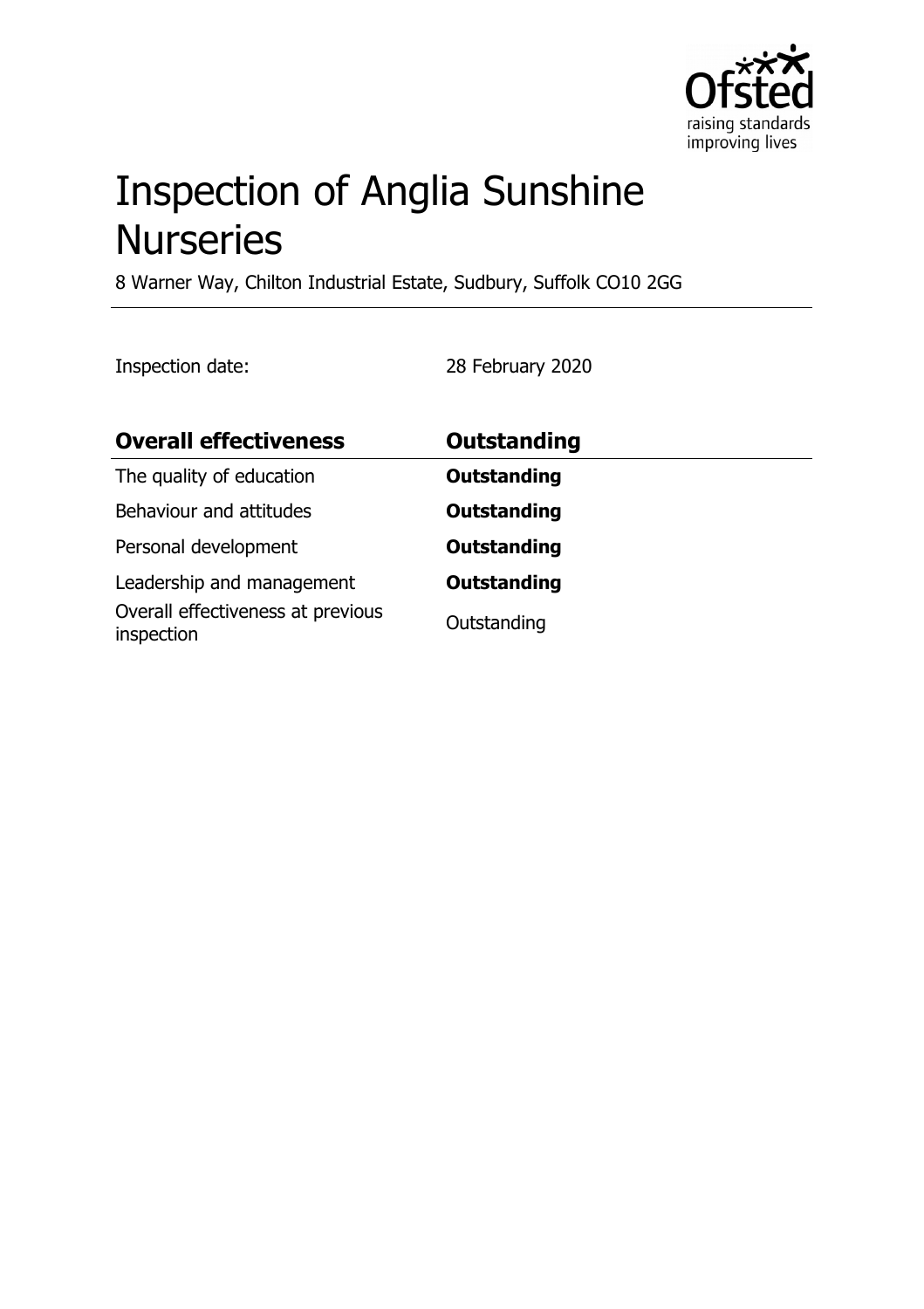

# **What is it like to attend this early years setting?**

#### **The provision is outstanding**

Children are very happy in the nursery. They play with their friends with great confidence and clearly know the daily routine well. Children new to the nursery settle very swiftly. This is because staff gain a deep understanding of their needs and build close relationships with their families. This results in a shared learning approach between home and nursery, enabling children to flourish and thrive.

Children excitedly explore resources, concentrate and actively engage in activities. These activities take account of their previous experiences and are carefully planned around their interests. Children are extremely ambitious learners. They use their senses, such as touch and smell, to explore flowers. They subsequently use reference books to research information in order to extend their knowledge even further.

Children develop a strong sense of right and wrong. They consistently display excellent behaviour due to well-established boundaries and carefully structured routines. Children celebrate each other's achievements with 'a high five'. They know and understand how to use 'kind hands' with their friends. Young children demonstrate that they feel extremely safe as they seek out staff for comfort and support. All children respect and value each other, as they take turns and share. They show that they are proud of their achievements and celebrate special moments, on the 'proud cloud' on the display board.

### **What does the early years setting do well and what does it need to do better?**

- Partnerships with parents are excellent. Parents are very complimentary about the nursery. They stress how confident they feel when leaving their children. Parents know, through a range of effective communication methods, what staff are working on next to support their child's development. Parents say that they 'would not choose anywhere else'. Staff closely consult with parents about their children's experiences at home. They diligently incorporate these in their planning to inspire children to learn.
- Staff work closely with parents to understand babies' individual care routines and continue with these in the nursery. Babies show extremely high levels of curiosity and perseverance. They begin to understand about size and shape, as they explore what shapes they can fit into the different sorters. The environment is carefully planned around babies' safety and emotional needs. This includes a sleep area and separate space where adults can quietly bottle feed.
- Children are highly motivated and enthusiastic to learn. Younger children immerse themselves in a range of activities, which encourages early exploration. They demonstrate excellent concentration skills. They help to measure ingredients to bake cakes and explore concepts, such as full and empty. They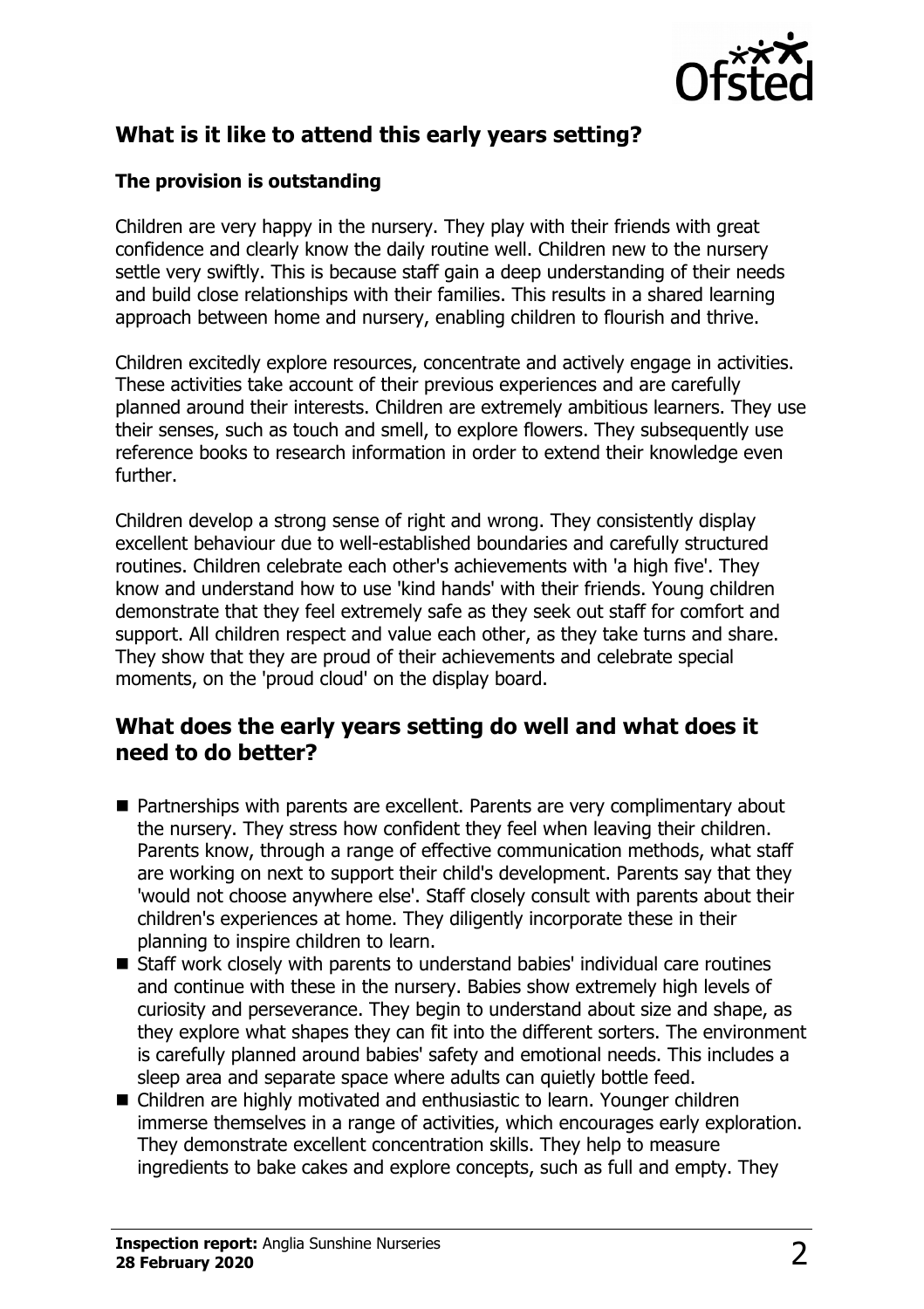

take it in turns to stir the mixture, which supports their skills of sharing. Staff provide the younger children with effective commentary to extend their learning further.

- $\blacksquare$  Older children develop exceptional imaginative and language skills, as they engage in stimulating storytelling and singing sessions. They are introduced to a wealth of language. Children's enthusiasm is further captured, through effective use of puppets and instruments.
- Staff work very closely with external professionals. Staff are highly aware of all children's needs but particularly provide excellent support to those with special educational needs and/or disabilities. Staff skilfully adapt singing games and activities to ensure all children are given equal opportunities to take part. Particularly effective links with a local special needs school ensures that children are extremely well supported.
- $\blacksquare$  The manager has successfully embedded a reflective culture. This motivates and empowers all staff to continuously look at ways to improve the experiences they give children. Staff make regular and reflective observations and assessments of children's learning and development. They use these to fully understand the uniqueness of each child to ensure children make excellent progress, given their starting points.
- Leaders are exceptionally committed. They continually support staff's professional development to ensure children reach the maximum outcome in learning. Through further training, staff have recently introduced more flexible planning. This has enhanced learning opportunities for children through their current interests. Leaders closely monitor all areas of the curriculum and provide ongoing support to staff. All staff agree that they receive high-quality investment from the management team. This ensures high levels of staff motivation and well-being.

# **Safeguarding**

The arrangements for safeguarding are effective.

Staff are well trained and extremely knowledgeable about their roles and responsibilities, with regard to safeguarding. Safeguarding training is part of the induction procedure and staff receive regular updates during staff meetings. Staff know and understand signs of possible abuse or neglect. This includes wider safeguarding issues, such as recognising and challenging extreme views. Staff have a clear understanding of how to report concerns about a child's safety. Robust recruitment procedures ensure all those working with children are suitable and there are effective systems in place to ensure the ongoing suitability of staff.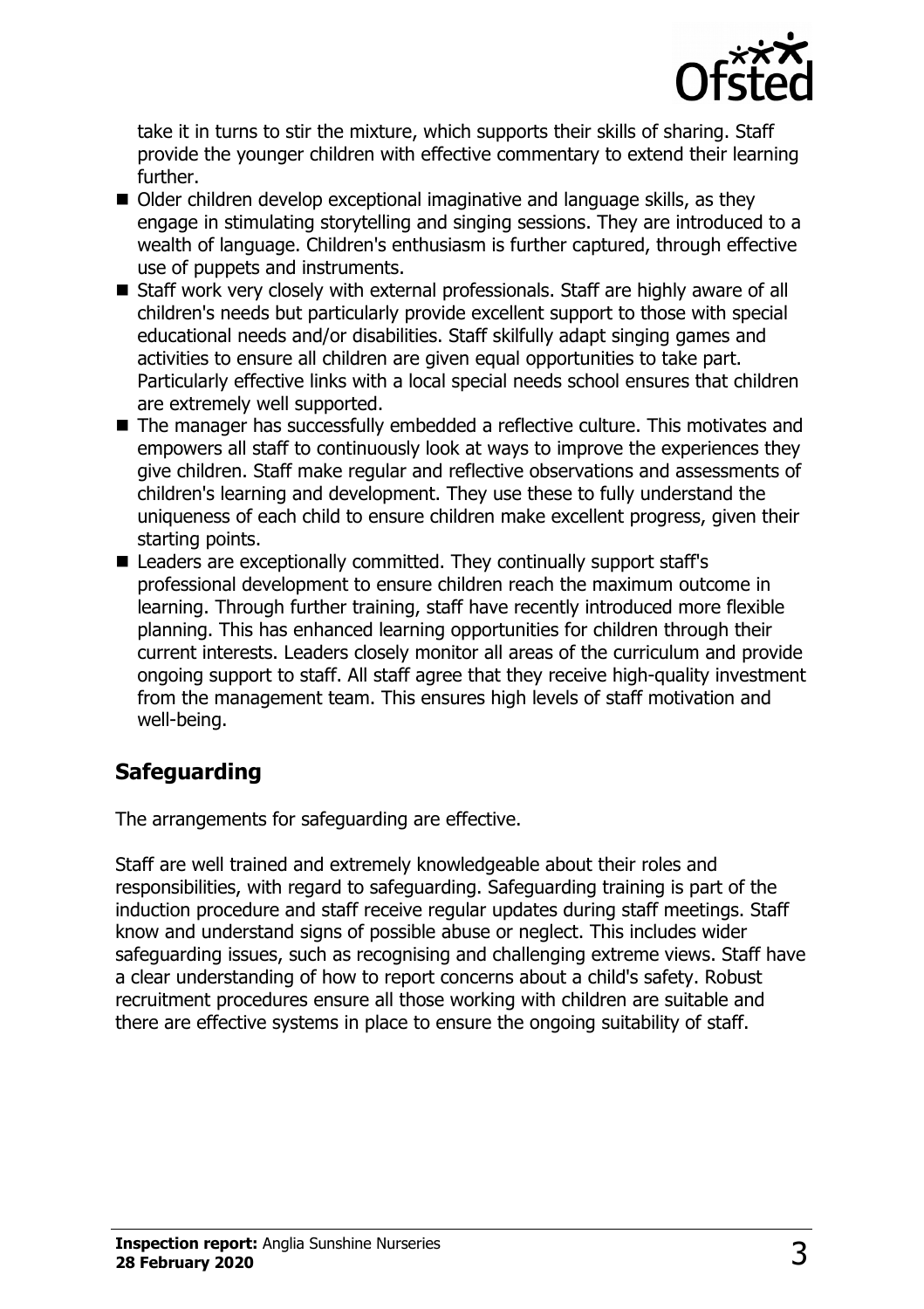

| EY405248                                               |
|--------------------------------------------------------|
| <b>Suffolk</b>                                         |
| 10113054                                               |
| Childcare on non-domestic premises                     |
| Early Years Register, Compulsory Childcare<br>Register |
| Full day care                                          |
| $0$ to 4                                               |
| 99                                                     |
| 86                                                     |
| <b>Childcare Nursery Solutions Limited</b>             |
| RP904242                                               |
| 01787371797                                            |
| 22 January 2014                                        |
|                                                        |

## **Information about this early years setting**

Anglia Sunshine Nurseries was registered in 2003. The nursery employs 29 members of childcare staff. Of these, all hold appropriate early years qualifications at level 3 and above. The nursery opens Monday to Friday for 51 weeks of the year. Sessions are from 7.30am until 6pm. The nursery provides funded early education for two-, three- and four-year-old children.

# **Information about this inspection**

#### **Inspector**

Lisa Weston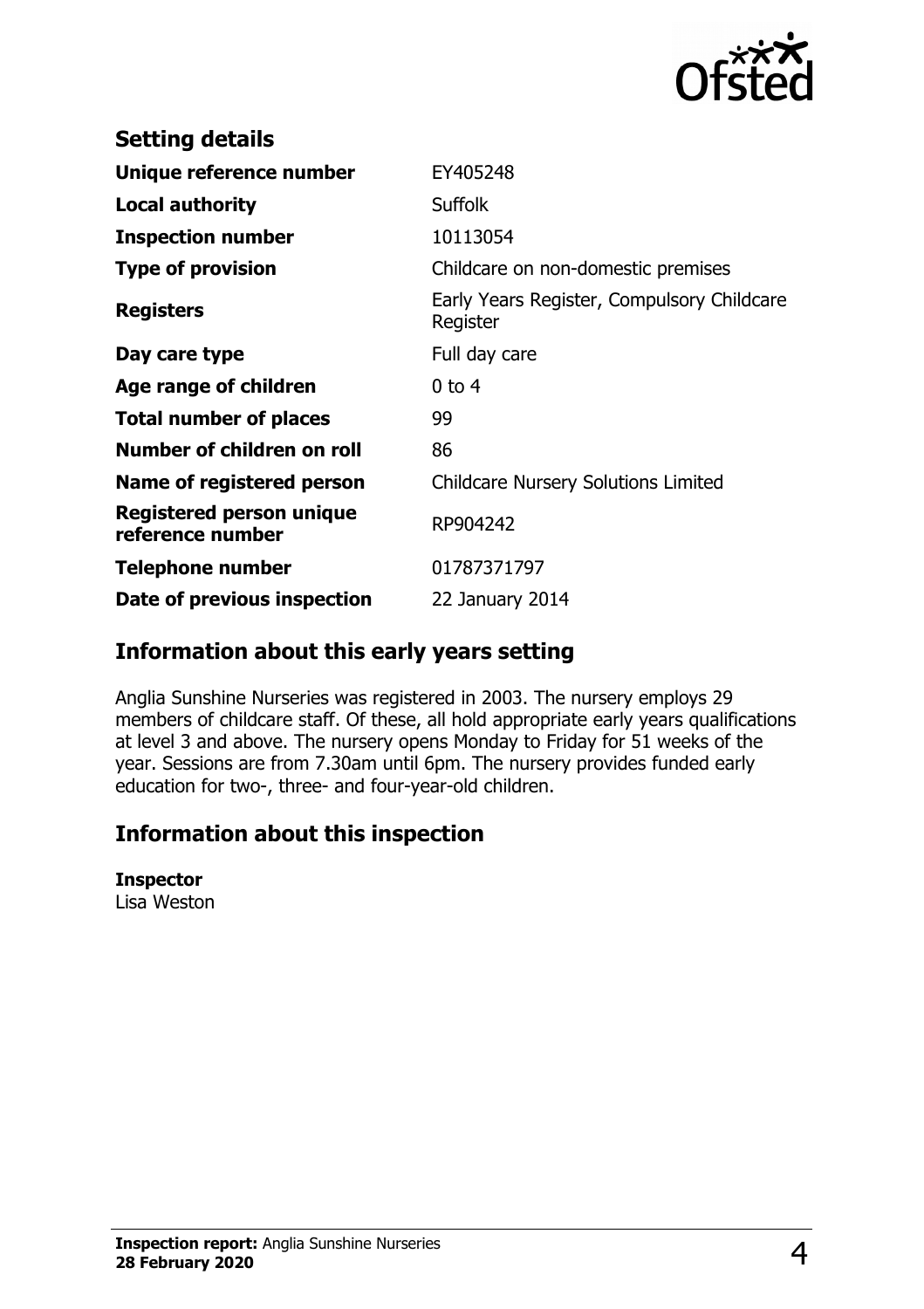

#### **Inspection activities**

- $\blacksquare$  The inspector completed a tour with the manager and discussed how the early years provision and curriculum are organised.
- $\blacksquare$  The inspector observed the learning environment and interactions between the staff and the children.
- $\blacksquare$  The inspector carried out a joint observation of a specific activity with the manager.
- $\blacksquare$  The inspector spoke to the manager, staff, lead curriculum practitioner, special educational needs coordinator, designated safeguarding lead and children during the inspection.
- $\blacksquare$  The inspector held a meeting with the manager and looked at a sample of relevant documents, including evidence of staff's suitability checks and qualifications.
- $\blacksquare$  The inspector spoke to a number of parents during the inspection, read parent testimonials and took account of parents' views.

We carried out this inspection under sections 49 and 50 of the Childcare Act 2006 on the quality and standards of provision that is registered on the Early Years Register. The registered person must ensure that this provision complies with the statutory framework for children's learning, development and care, known as the early years foundation stage.

If you are not happy with the inspection or the report, you can [complain to Ofsted.](http://www.gov.uk/complain-ofsted-report)